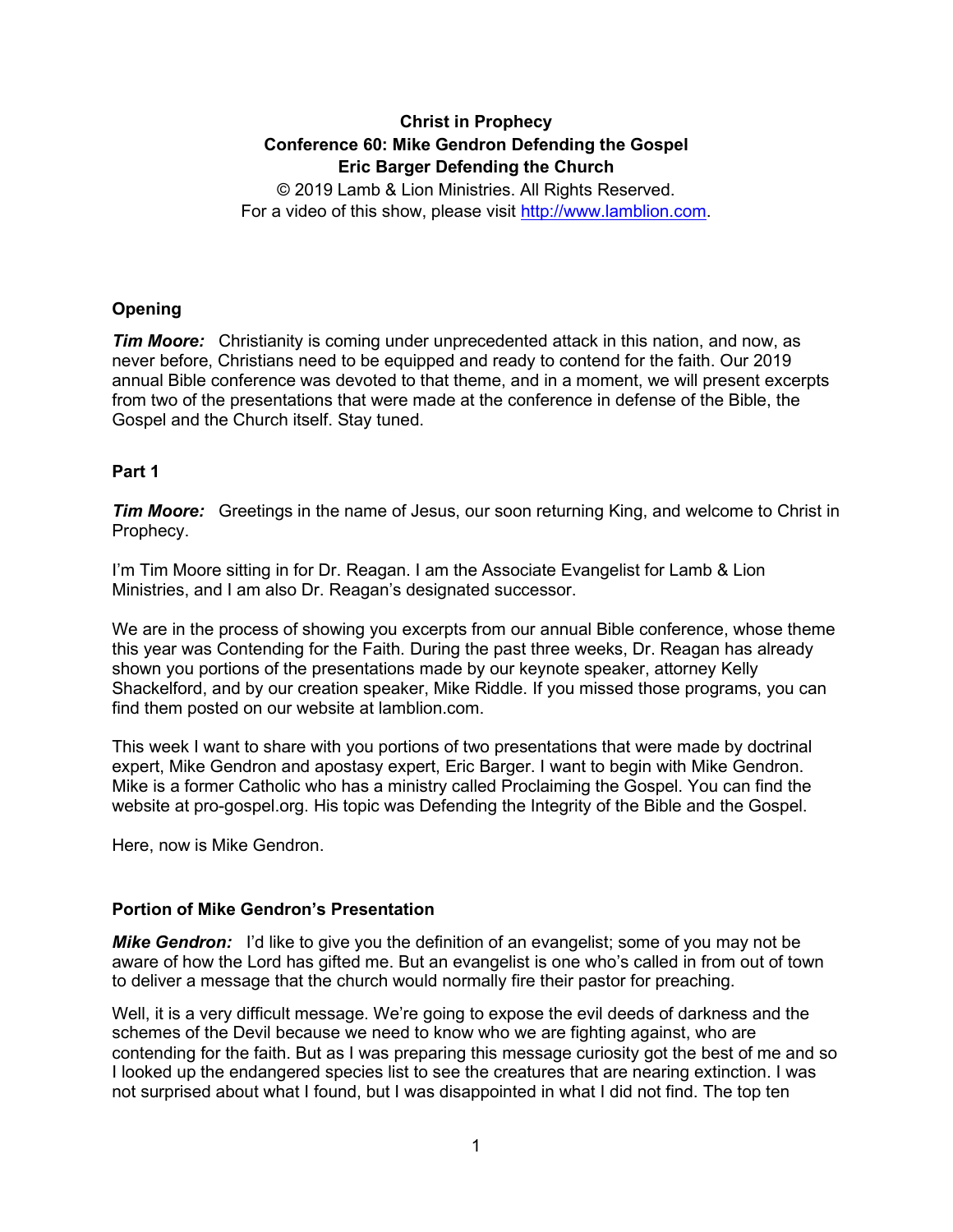included: the sperm whale, the Bengal tiger, and the Asian elephant, but there was a glaring omission. I believe the most endangered species in America today are pastors that faithfully preach the whole counsel of God. We know that they are hard to find because we get calls from all over the country asking us where they can find a good, solid, doctrinally sound church. Well, most pastors today are spending more time entertaining the goat, rather than feeding the sheep with the preaching of God's Word. And that's why this conference is so important, we've all come together to learn how to defend the eternal truths of the Christian faith.

Well, as we begin let's look at the decline of discernment in the church and the rise of deception. And this really shouldn't surprise us because in Matthew 24 Jesus said the last days would be marked by great deception: by false Christ, by false teachers, by false prophets. And that deception would be so powerful that even the elect, if possible, would be deceived. Well, tragically many Christians are unable to discern the truth from error, and that's because they're not being feed the truth from the pulpit. If they are not hearing the truth how would they ever know what is false? So, when the Word is preached then we can have discernment.

But the question we want to address in the beginning is why must we content for the faith? Well, we must resist the fierce opposition to the truth. There are many adversaries who out number us, and they are relentless in waging war with weapons of deceit. We must defend the glory, and honor of our Lord Jesus Christ and also the purity, and the exclusivity of the Gospel for future generations. As saints of the Most High God we have been given a great responsibility. Jude wrote, "I found it necessary to write appealing to you to contend for the faith that was once and for all delivered to the saints." The same faith that was signed, sealed and delivered 2,000 years ago is the faith that we need to contend for today. The word for contend in Greek means to agonize in a strenuous ongoing struggle against opposition. This is what we must do if we are to defend the Gospel and the Word of God.

We also need to be aware of the diabolical schemes of the Devil. And I want to list some of them for you, just so that we are all aware of the opposition that we are facing. Satan prowls around like a roaring lion seeking to devour anyone in his sight, 1 Peter 1:5. Another scheme of the Devil is to blind people from the light of the Gospel, we see that in 2 Corinthians 4:4, that Satan the god of this world blinds people from the light of the Gospel so they cannot see the glory of Christ. There is a supernatural blindness that the devil imposes on unbelievers. Another strategy is to corrupt and distort the Gospel, and we see that in Galatians 1:6-9. He also seeks to hold people captive to do his will. What did Paul write in 2 Timothy 2:24-26? He said that we are to pray for those in opposition that God would grant them repentance, leading to a knowledge of the truth so they can escape the snare of the Devil that holds them captive to do his will.

Another strategy is to keep people from the Bible because the Devil knows that the truth of God's Word will set them free. In fact, that is the only way people can be set free from the snare of the Devil. It was Jesus who said in John chapter 8 that if you are truly a disciple of mine you will abide in My Word, and then you will know the truth, and the truth will set you free. So, Satan's strategy has been to attack, to misrepresent, and to corrupt the Word of God. Ever since the Garden of Eden he has been attacking the authority and the veracity of God's Word.

There is an intense battle raging for the souls of men. And ultimately this battle comes down to the Word of God, and the lies of the Devil. We need to remember Satan's ultimate goal is to create a one world religion where he will receive the glory, and the praise that he has always sought. Well, there's more strategies and schemes of the Devil, he is using his servants who are false apostles, and deceitful workers disguised as apostles of Christ to deceive, mislead, to destroy, and to kill. We read that in 2 Corinthians 11:14-15. He also is causing apostasy with many teachers who embrace deceitful spirits and doctrines of demons. This is the warning Paul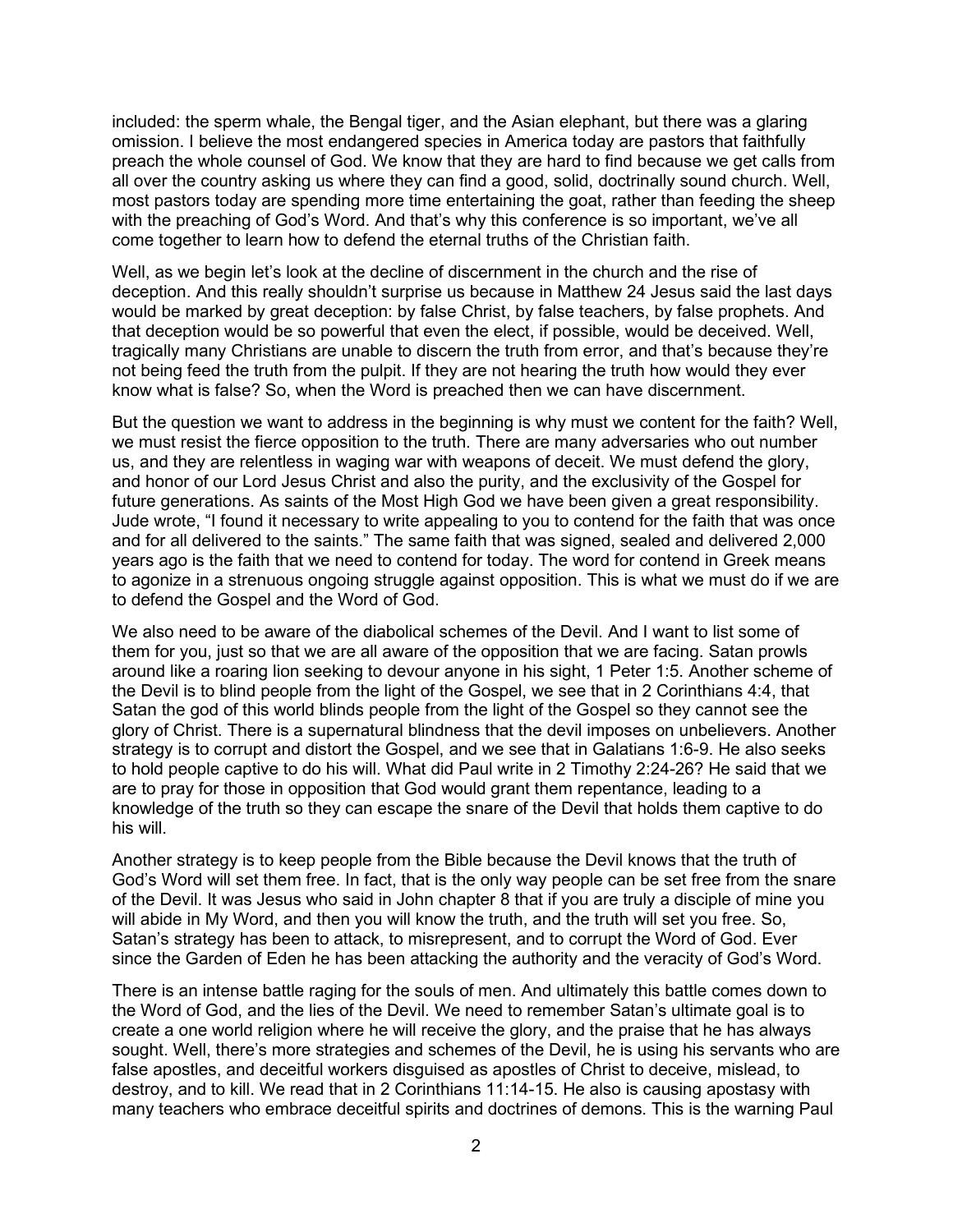gave us in 1 Timothy 4:1, "In later days people will depart from the faith and follow deceitful spirits." So, as the god of this world and the Prince of the Power of the Air, Paul tells us that he is at work in the Sons of Disobedience in Ephesians 2:2. Don't miss this. Paul is saying that Satan is at work in all unbelievers to accomplish his goal. Clearly, we are outnumbered, and we are outmanned, but we are more powerful because we have Christ on our side, and He has declared the victory.

All we need to do is to report to the Commander and Chief. Now, some of us might be AWOL; absent without leave. But I pray after this conference you're going to be ready to fight the good fight of faith. And part of that is to defend the Bible's authority and sufficiency. A verse that you're all familiar with, 2 Timothy 3:16, "All Scripture is inspired by God, and profitable for teaching, for reproof, for correction for training in righteousness." The Bible is our supreme authority. This verse tells us that we use it to correct and reproof anyone that might be in error. There is no higher authority than almighty God, and Creator, and His Word is sufficient to make every person complete in Christ. In other words, we don't need psychobabble. We don't need worldly wisdom. We can go to the Word of God, that is all we need, it is sufficient. God choose 40 men to pen His Word as they were carried along by the Holy Spirit, 2 Peter 1:21. To the Thessalonians Paul wrote, "When you receive the Word of God you accepted it, not as the word of men, but as what it really is the Word of God," 1 Thessalonians 2:13. I love what Spurgeon said, "The Word of God is like a lion. You don't have to defend the lion, all you have to do is let the lion loose, and the lion will defend itself."

Well, what does that mean to you and I? It means if we will make the Bible known to unbelievers, the Bible will accomplish its purpose. Isaiah described it this way, "When my Word goes forth," speaking of God, "When My Word goes forth from my mouth, it will not return to me empty without accomplishing what I desire, Isaiah 55:11. So, we must defend the authority of God's Word, and the sufficiency of God's Word. God's Word is eternally true. The eternal Son of God said His Word is truth and everyone who is of the truth hears my voice. "The grass withers, and the flower falls off, but the Word of God endures forever," 1 Peter 1:24. "The sum of your word is truth, and every one of your righteous rules endures forever," Psalm 119:160.

Therefore, here's the bottom-line. Every teacher, every spirit, every doctrine, and every tradition must be tested by using Scripture. We got a great example of that in Acts 17:11 when the Apostle Paul was preaching in the synagogues of Berea. He noticed people were searching the Scriptures to test the veracity of an apostles teaching. That means every teacher whether it be the Pope, the Cardinal, the Priest, every teacher that opens the Word of God must be tested using the supreme authority of God's Word.

### **Part 2**

*Tim Moore:* Mike continued to present a masterful defense of the integrity of both the Bible and the Gospel. At the conclusion of this program we will tell you how you can get a copy of his entire presentation.

The next speaker I want to introduce is Eric Barger. Eric has a dynamic ministry called Take A Stand! It is a discernment ministry that exists to guard the Church from heresy and apostasy and the attacks of cults. You can find this ministry's website at ericbarger.com. Eric's presentation was titled, Defending the Church from the Emergent Church Movement.

Here, now, is Eric Barger.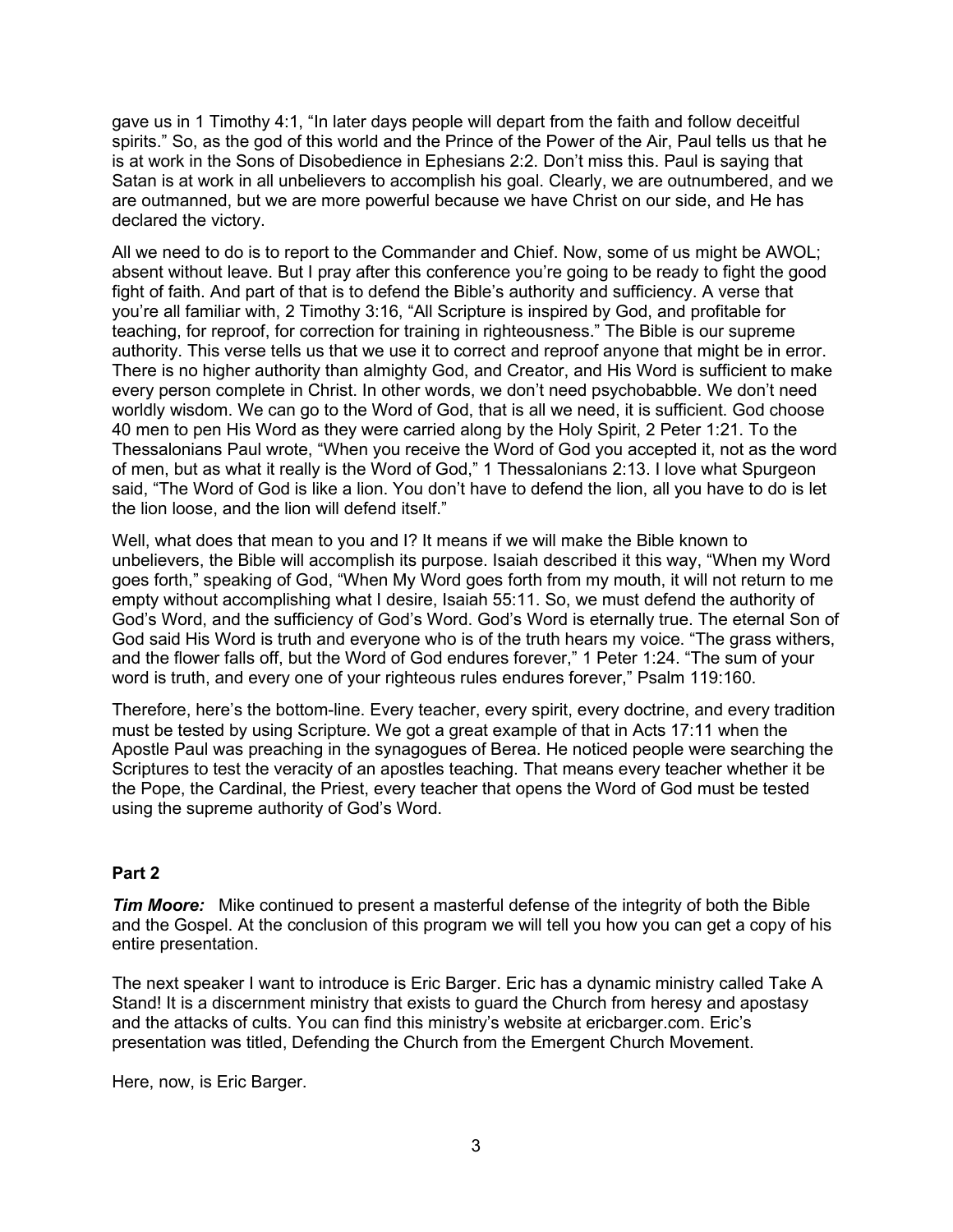#### **Portion of Eric Barger's Presentation**

*Eric Barger:* I think we have a great place to begin, I think it's in Jude verse 3. So, we'll start right there, Jude verse 3. And if you are going to take notes, I do encourage you to do so, but don't try to write it all down, because you'll never be able to write down all the slides I've got planned here for this next 50 or so minutes. "Beloved, when I gave all diligence to write unto you the common salvation, it was needful for me to write unto you, and exhort you that you should earnestly contend for the faith, which was once delivered unto the saints." Notice it doesn't say be contentious for the faith, but to contend for the faith. A lot of people don't like that idea, they want to believe what they want to believe, and don't want anybody to get in their way, or try to break up the foolishness they might be buying into. We need to be people who are contending for the Word; and that means we are defending it, and we are taking it out to the public to friends, neighbors, loved ones wherever we can and being able to defend it when the time is right.

Verse 4 says, "For there are certain men crept in unawares, who were before of old ordained to this condemnation, ungodly men, turning the grace of our God into lasciviousness, and denying the only Lord God, and our Lord Jesus Christ." That really defines some of the liberalism that we have seen infect the Church over the last 150 or so years. When I use the word liberalism today, I'm not talking about in political terms, though there could be some similarities, and there are. But I'm talking about spiritual liberalism and what are they, or who is that? Well, it's people who claim to be Christians but don't believe what the Scripture says. And they have a liberalized view of it. So, political and spiritual liberalism I guess there could be some similarities, but they're not quite the same.

Dr. Reagan has probably talked about this on more than one occasion in my presence, and I know when I was on TV, I think the first time, we talked about Emergent at that point in time. I told him about a conference I went back in 2008. You know back in those days the Emergent Church had already attracted close to 20 years' worth of following at that point. It was something that was definitely bubbling, not just under the surface but all-around Christianity. And after I attended a three day conference by Brian McLaren that year up in Nampa, Idaho, really I was given to really do one thing, as much as I could for the next little while and it has continued to this day, and that is to really express my, hopefully, biblical displeasure about the Emergent Church Movement. I love the people. I just don't like what they're doing, or what they're saying because what they're doing is what we would call heresy. It's apostasy. How many of you know that is one of the main signs of the end times? Apostasy happening in our midst.

So, I was thrust into exposing the movement, its errors, and those who would perpetrate those things anywhere I could, whenever I could after that three-day conference. Brian McLaren is what some would call the godfather of the Emergent Church Movement. And I don't know if ever shown these pictures, certainly not at this conference or elsewhere, but not on TV anyway. But that's Brian McLaren you see him in the brown shirt, not a very good pictures, that's my old cellphone I took it with. But that's at Northwest Nazarene University, that was my first shock when I saw that he was speaking at a conference there. And I thought well he probably just rented the facilities and they weren't really sponsoring him. That's what I thought until I got there and listened to the Q&A period and found out some of the professors at Northwest Nazarene were more liberal than Brian McLaren. That was a shock to me considering how many Nazarene churches I've spoken in through the years. And Nazarene pastors I know who love the Lord and love His Word.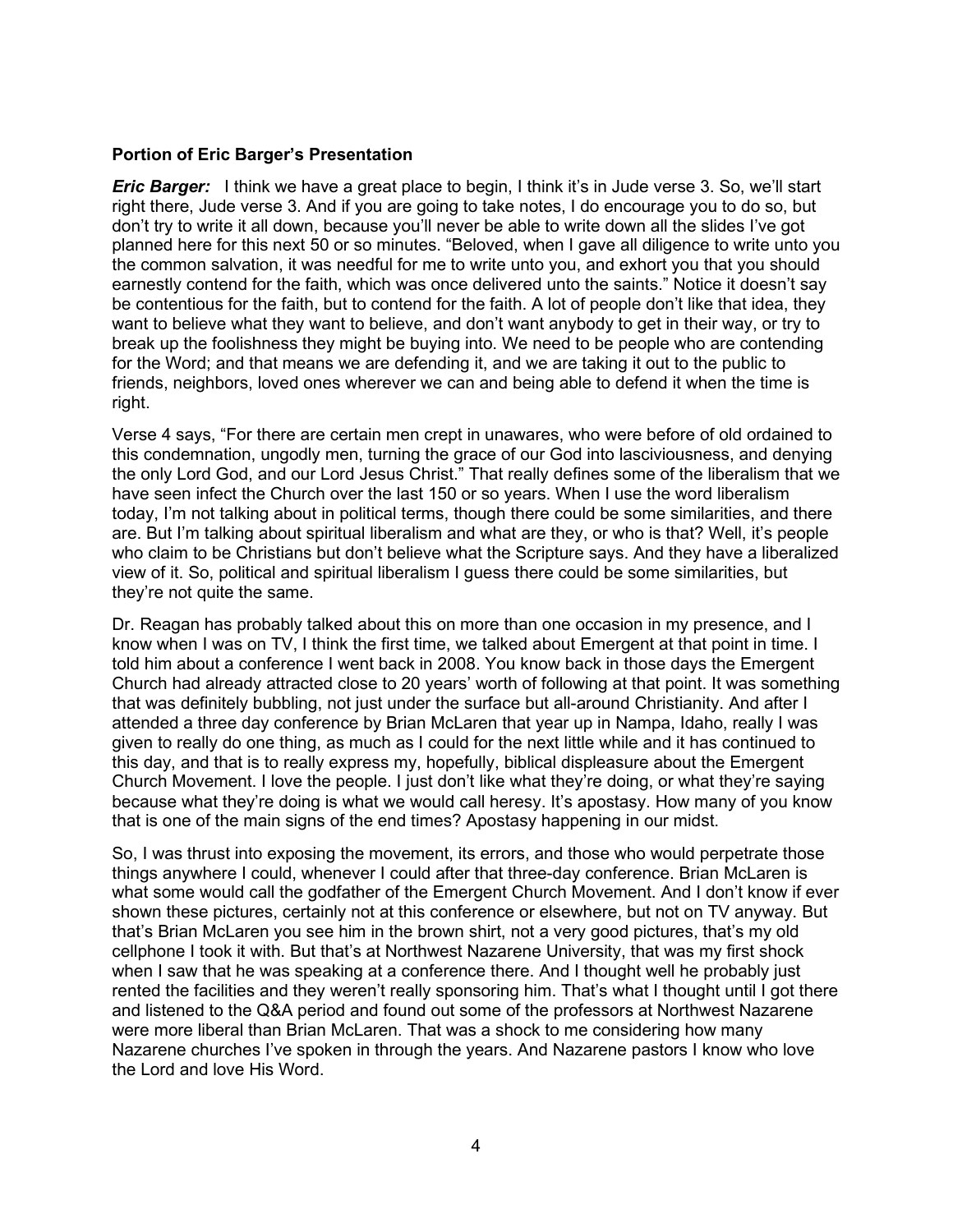That was Brian McLaren's "Everything Must Change Tour." That was the name of one of his books. Boy, he means it; everything must change. I quickly began to understand at that point that the Emergent world has very few standards, very few absolutes. And really I felt like I had to communicate whatever I could about this. And if I was going to, I had to understand that even though they change an awful lot, and they morph from one thing to another, that there are somethings we can look at to see that if something is quote "Emergent" or not. I'm going to get to all that in just a minute.

It was in Boise, Idaho, or Nampa, Idaho and it was again at Northwest Nazarene University, like I said. I was there all-day Thursday and listened to the Q&A, and I was already shocked at that point even though I kind of knew what McLaren was going to do because I had read one of his books. But when we got to the Friday night and we came back from dinner they had put a table down in front and there were some things on the table, a couple large items. And the pastor I was with who has gone on to be with the Lord now, but he and I were sitting back there. And I whispered to him, "If they want us to go down front and do anything down there I'm not going to go." And he looked at me and said, "Don't worry I won't let you." And believe me we didn't want to go down because of what happened.

McLaren came out and after they had sung some songs that any Wiccan priestess would have been happy to sing along with. These were dark and morbid songs, nothing about the joy or glory of God. It was all about how evil man had been, and what man had done to the planet. And then they showed a film by that wonderful evangelical group the Sierra Club. You know I'm tongue-in-cheek saying that don't you? Yeah, hardly evangelical. They were one of McLaren's tour sponsors, and had a booth set up out in the foyer. And then began the complete redefinition of previously orthodox terms. Things that I thought I knew what they meant, but I was being told that I really didn't understand what they meant, or that Christians around us didn't know what they meant. And that we missed the meaning of these things and now the Emergent Church had ridden onto the scene to rescue Christianity from the hands of the fundamentalists as they called us.

At one-point McLaren turned to the mural of John Wesley, I have circled in the picture there, and he waved his hands and he said, "If John Wesley were here, he would be an Emergent leader." And I thought isn't there any Methodist in this room who's going to stand up and yell, "Heresy," at that? Where are the Nazarenes? Where are these people? Why aren't they saying something? Instead they were there taking it in, the 300 or so people who were there for the weekend.

Well, the things that had been placed on the table down front that I have circled there in this picture, turned out it was a vat about so tall, and it was full of water. And then there was a tub that you might feed a small barnyard animal with, you know it was a small tub that you might see on a farm. And McLaren was going to instruct us about these two things that were down front and encourage the people to, if they understood what the new Christianity was really all about, that they could come down front and take water out of the vat and baptize themselves into the new Christianity. Now, I've never seen anybody baptize themselves into real Christianity. But he's encouraging people there to come down and baptize themselves into the new Christianity. I never saw anybody go down. But the invitation was there.

And then he said, "While you're down here you see the tub here is full of dirt." And he said, "Just take a minute put your hands in the dirt." And his exact words were, "And see what needs to be saved." Because his message was about salvation, that mankind had to bring to mother earth. Now, this is in a Christian university. This is by a man who claims to be an evangelical. And I'm listening to this going, "This is worse than I thought it was."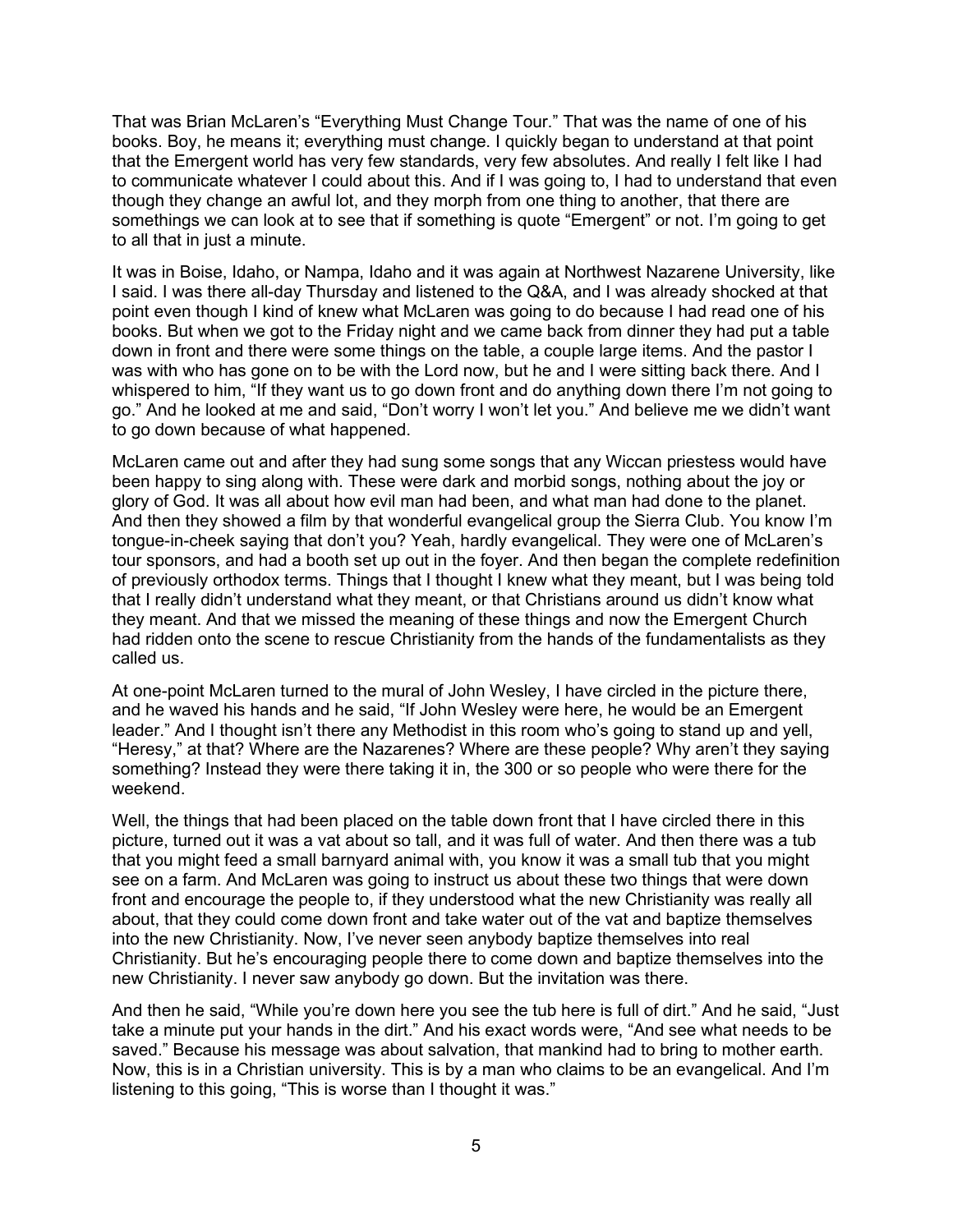When I left there, I remember feeling I had to speak out about this, there was no way I couldn't. So, encouraging people to come and do these kind of things in this Christian setting you can imagine how I felt. And I just want to make sure nobody missed what I just said. He said, the word salvation is all about us saving the planet.

Now, let me just define the term Emergent Church Movement. Understand it is not a church, and it is not a denomination, it's not a specific group with a set of doctrines. But one thing they don't have is a specific set of doctrines, it's kind of a free for all, do whatever you want and believe whatever you want. And if you claim to be Christian you can figure out a new way to do Christianity, and you can just begin to ignore anything that has held the Church together for these last 2,000 years, that has gotten us here. So, the Emergent Church is hard to define, it really is. And it changes a lot from person to person, teacher to teacher, in the Emergent Movement. It's hard to get similar definitions from different people out there.

Few points maybe to remember that will help you in this is it doesn't have a central leader, or structure, there isn't a headquarters for the Emergent Church Movement. They don't have a standard system of belief; anything but that actually, they've run from that, they don't like the idea of having a set of doctrines. In fact, doctrine is a dirty word in Post-Modernism. It's a dirty word in Liberalism. It's certainly a dirty word in the Emergent Church Movement.

At its extreme its continually evolving because they believe that the Church has never been what it should be, and somehow, they've found the answers that the rest of us have missed, and the Bible has forgotten to give us. Emergent leaders and their followers have three things in common, it could be more than that. I used to say they have one thing in common and I make this one point but I'm going to expand it today to three different things.

Number one: They are deceived. They are deceived because they don't put God's Word first and foremost, it is not in the forefront of their thinking. And so, they are deceived because they have not allowed God's Word to lead them, and to correct them when need be. I hope when were finished today about maybe everything else that you will have an understanding, that you will be able to recognize Emergent theology or philosophy when you see it without somebody telling you it is Emergent. That you will be able to see that it is error, whether it is called Emergent or something else.

And honestly the term Emergent is not what I want to leave you with today. But you need to be able to understand what error is, the error that is around us in our churches. And by the way, one thing I can tell you that Satan loves is when Christians see error and we decide that we don't want to stir anybody up or make anybody uncomfortable, so we are just quiet and silent about it. That's nowhere in Scripture. Now we've got to be the people bringing a word to these things, challenging them. I don't mean beating people up and being holier than thou, and you know condescending to people. But I do believe that we should challenge error wherever we see it.

Second thing the emergents have in common, at least what I see is, they reject the inerrancy and the authority of Scripture. And again, that is a huge problem for them because if we don't have the Scriptures to go by, what do we have to go by? And it's no wonder that the emergents have built these ideas, and many different ideas from teacher to teacher that don't match what the Bible says, because they don't want to look to see what the Scripture says. They think it's too narrow, and it's confining, restricting.

The next thing is they claim to be us. That bugs me. How about you? To a man they claim to be Evangelicals. They claim that they are us. They claim to be Evangelicals. And you know when they are reminded what the Bible states about an issue, well they respond by saying, "Well,